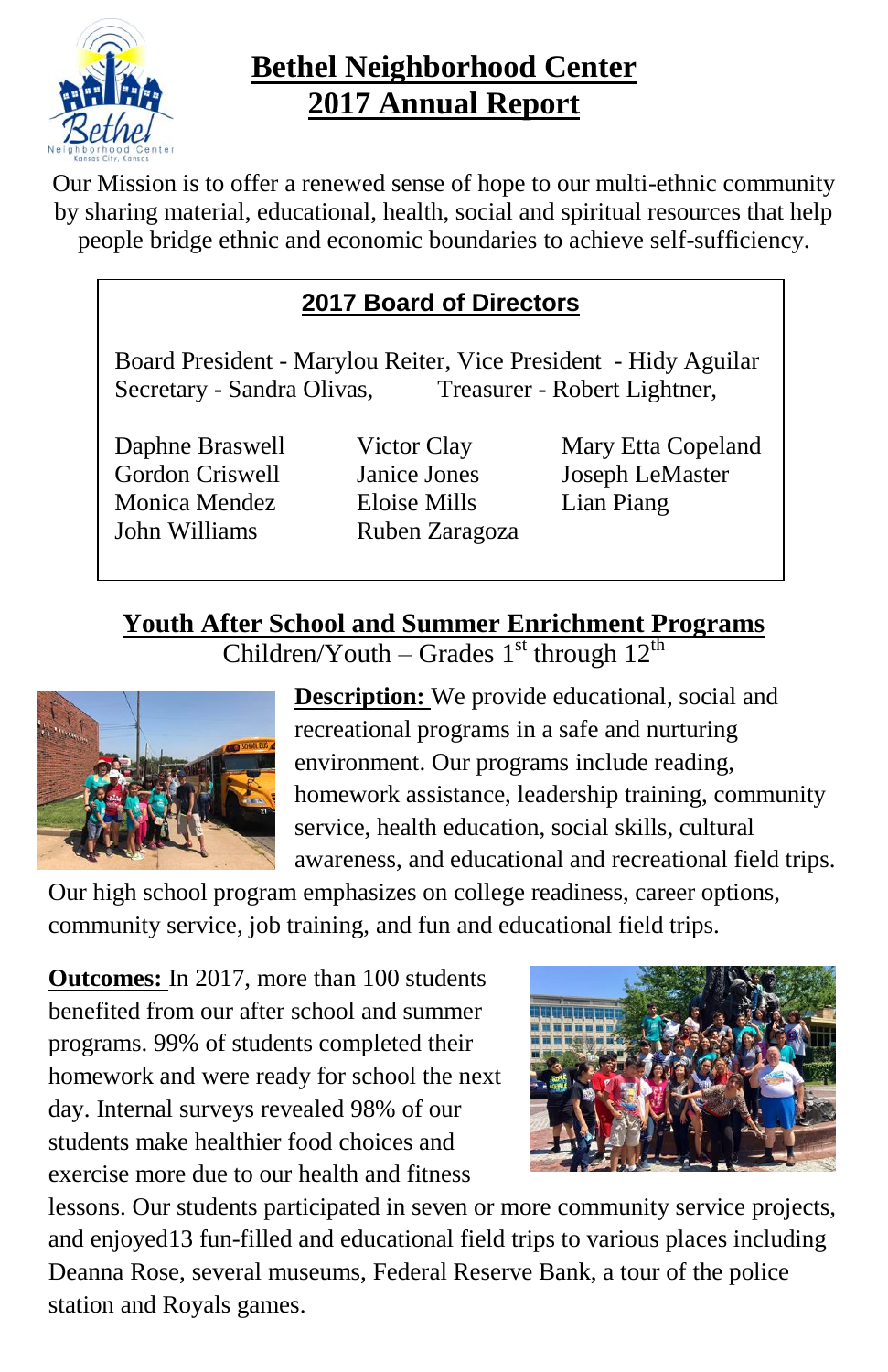#### **Senior Program**

Senior adults 60 years and better



**Description:** Our seniors attend lunch Monday-Friday accompanied by programs allowing them to socialize, participate in Bingo, games, music, arts and crafts, Healthy Lifestyle classes, community services and field trips. We have a nurse teaching healthy lifestyles and a visiting nurse who

monitors blood pressure/glucose and weight on a monthly basis. Bethel seniors also participated in a 9 week Zumba class.

**Outcomes:** In 2017, out of the 37 seniors enrolled, 13 of them attended

regularly. Of our seniors 75% of them reported they have started looking for more whole grain foods while shopping, 83% said they have increased the amount of water they drink and 92% said they eat more fruits and veggies. Bethel seniors stuffed 420 bone pillows, infant neck pillows and empathy dolls for Children's



Mercy Hospital. They enjoyed going to Lake Jacomo, Deanna Rose Farmstead, the movies, Jamesport town, and Christmas on the Lake in Lee's Summit, MO. Seniors received 1,154 bags of fresh produce during the year.

#### **Food Pantry** Residents of Wyandotte County



**Description:** Our food pantry offers a variety of culturally appropriate foods, baby diapers, wipes and formula to neighborhood residents. We also hand out hygiene products, clothes and other household items when available. Our pantry is stocked with donations from KCK public schools, US Postal Carriers, churches and individuals and in partnership with the Junior League of Wyandotte and Johnson County. A weekly food drop from First Baptist Church of Stilwell, Kansas

helps us to distribute more fresh produce and bread to our community.

**Outcomes:** In 2017, we helped more than 8,691 adults, senior citizens and children and handed out more than 71,850 pounds of food (about 25 pounds of food per visit). We also provided baby diapers, baby foods, and baby wipes to 311 infants/toddlers; giving out 3,187 baby diapers throughout the year.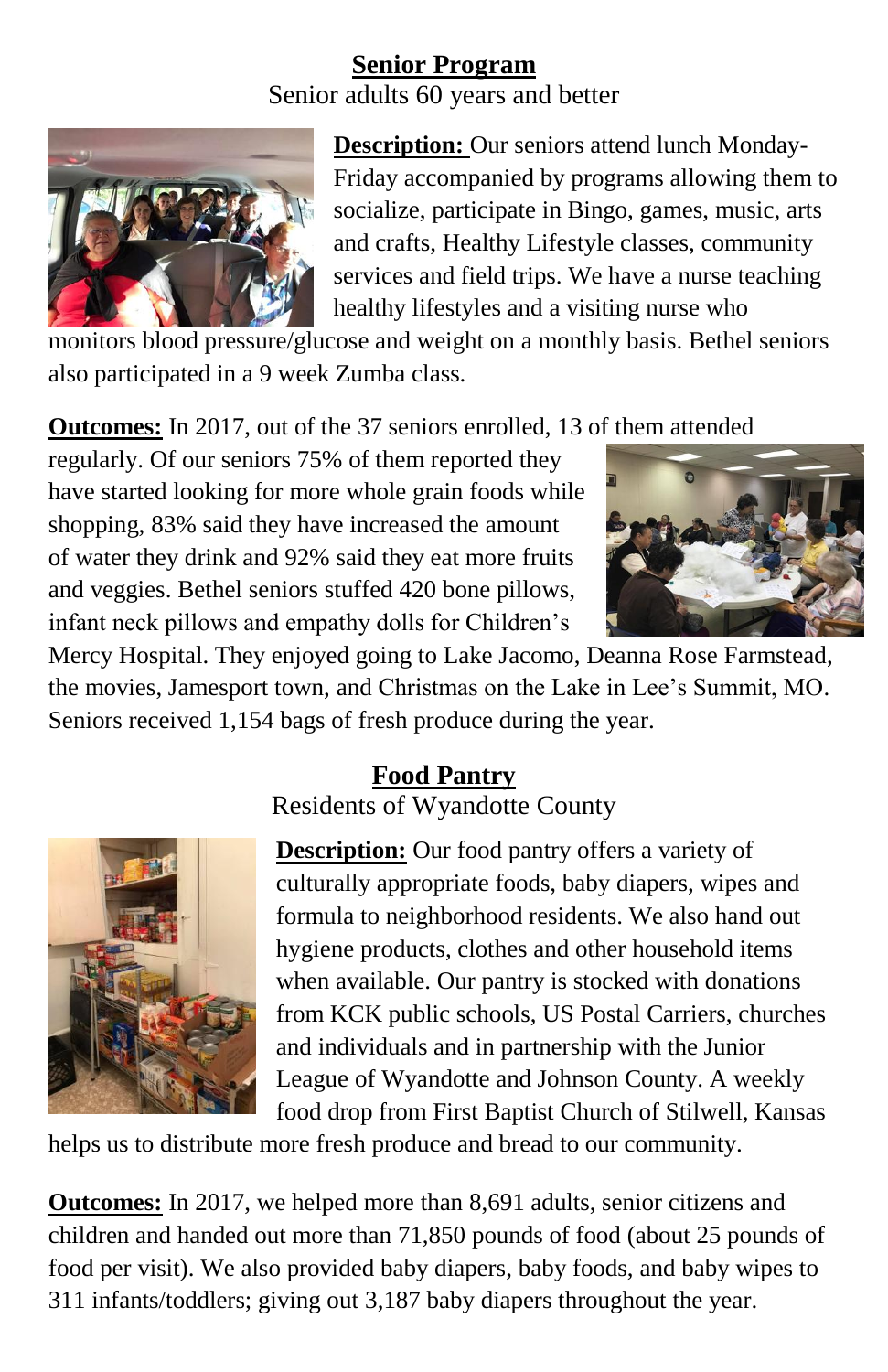#### **Assistance with Language Translation and Notary** Refugees, Immigrants, Economically Disadvantaged



**Description:** Bethel staff members speak more than 9 languages helping us to provide culturally appropriate programs and services to our community. They help in advocacy, filling forms for schools, jobs, and clinics, finding jobs, helping them to buy homes and much more. A staff notarizes important documents

for low-income families.

**Outcome:** Bethel was able to assist 53 individuals to translate and complete forms for doctors appointments, clinic visits, immigration appointments, purchasing a home, and notarizing important paperwork.

## **ESL/Citizenship Classes**

Immigrants, Newcomers, Refugees

**Description:** Adult ESL/Citizenship classes meet weekly for two hours on Fridays. They work on conversational English, learn new vocabulary, and listen to, read and learn pronunciation. For immigrants who have lived in the US for five years or more, we have been preparing them to become citizens by teaching



the 100 civic questions and answers they have to know. Voting, the Pledge of Allegiance and the US history are fascinating to our students. Bethel provided transportation and advocacy as needed on a case by case basis. Last year, 4 immigrants got their citizenship and they were all very pleased.

## **Friday Night Meal and Worship**

**Description:** We were able to have our regular meal and worship on Friday evenings at 5:30 pm until we moved out of the Bethel building in June. Since we moved out of our building, we used to have once or twice a month at 12pm depending upon the availability of churches who could provide meals. Meal and worship is open to the community.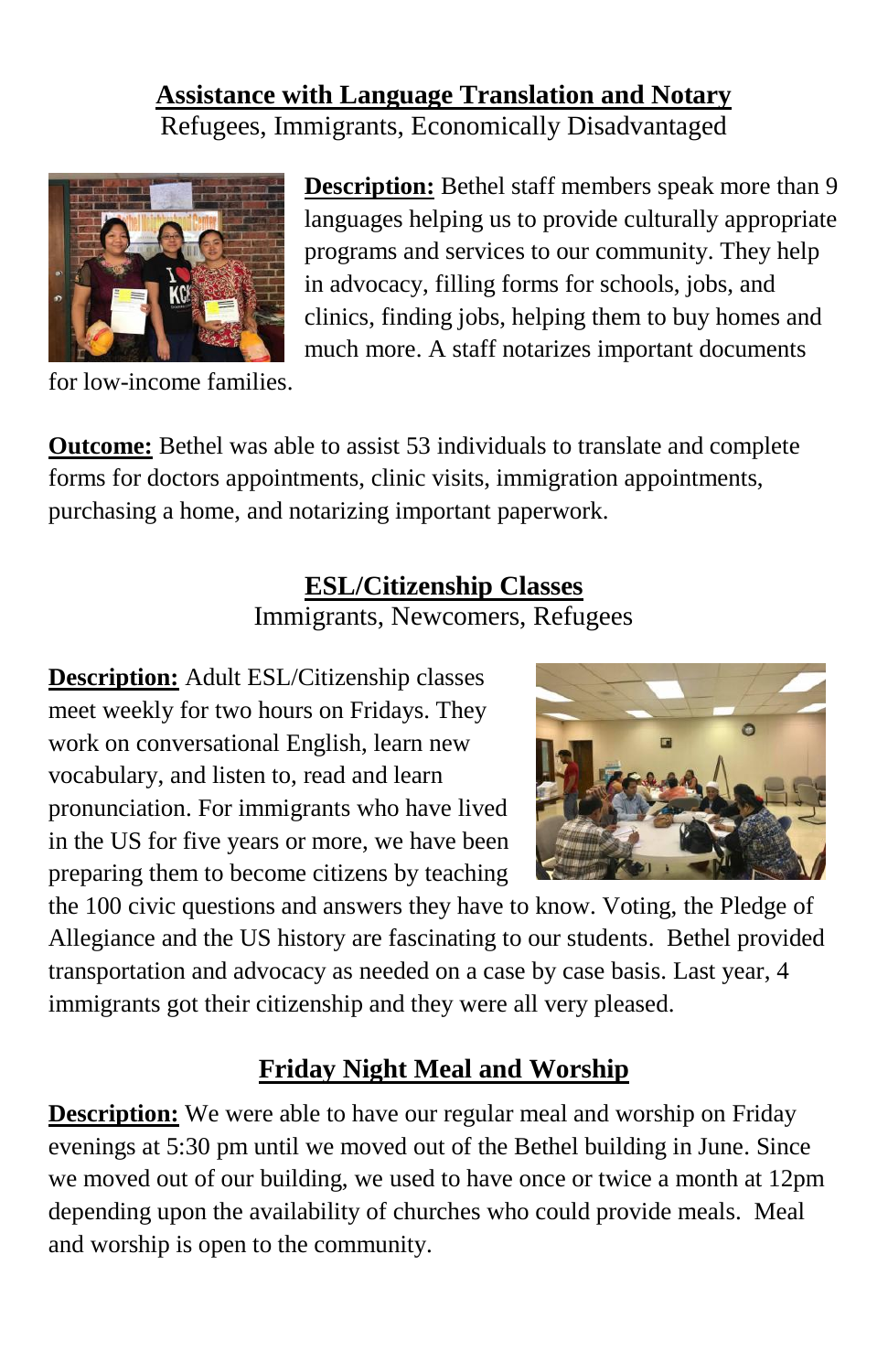

# **Bethel Christmas Shop**

Bethel Families

**Description:** Bethel offers a Christmas Shop in partnership with Prairie Baptist Church since 1968 and other churches and individuals, providing gifts and much needed items for low-income families

year after year. Families submit their needs list which included request for food, basic needs and other household items. Families receiving Christmas baskets are asked to attend financial literacy training to help their family.

**Outcomes:** In December, Bethel helped 55 families, 37 seniors and over 100 Bethel youth. 33 different churches, Sunday school groups, businesses, families and individuals assisted us in providing items for Christmas baskets and all families received a holiday meat. Bethel seniors were adopted by Young Women



on the Move and Jean Tysdal of Grace Baptist Church. Elementary youth received shoebox gifts from Woodlawn Baptist Church ABW, Mabel Oyer and Kay Pearson. Kansas City Police adopted 10 youth for shopping at Target.

## **Capital Campaign: Magnifying the Light & Hope**

**Description:** A 2 million dollar capital campaign to renovate and expand our existing building and program started in May 2015. Renovations include a safer drop off entry way, updated outdoor recreation areas, updated existing building with an addition of a garage and a large multipurpose room that will allow us to double our capacity for students.

Ground breaking held on April 8 after reaching our initial goal. In July our office, senior program and food pantry were temporarily moved to Dynamic Life Baptist Church with the youth program following in August to First Baptist

Church, Kansas City, KS. In October, the Bethel board and campaign finance committee came to the decision that more funding for the campaign was needed to cover the 20%-30% rise in cost of construction to which 64 donors either gave a second pledge or second gift in response to our appeal in November. November 7 -11, excavation of contaminated soil was completed. At the end of 2017 we have successfully raised over \$2.464 million dollars.

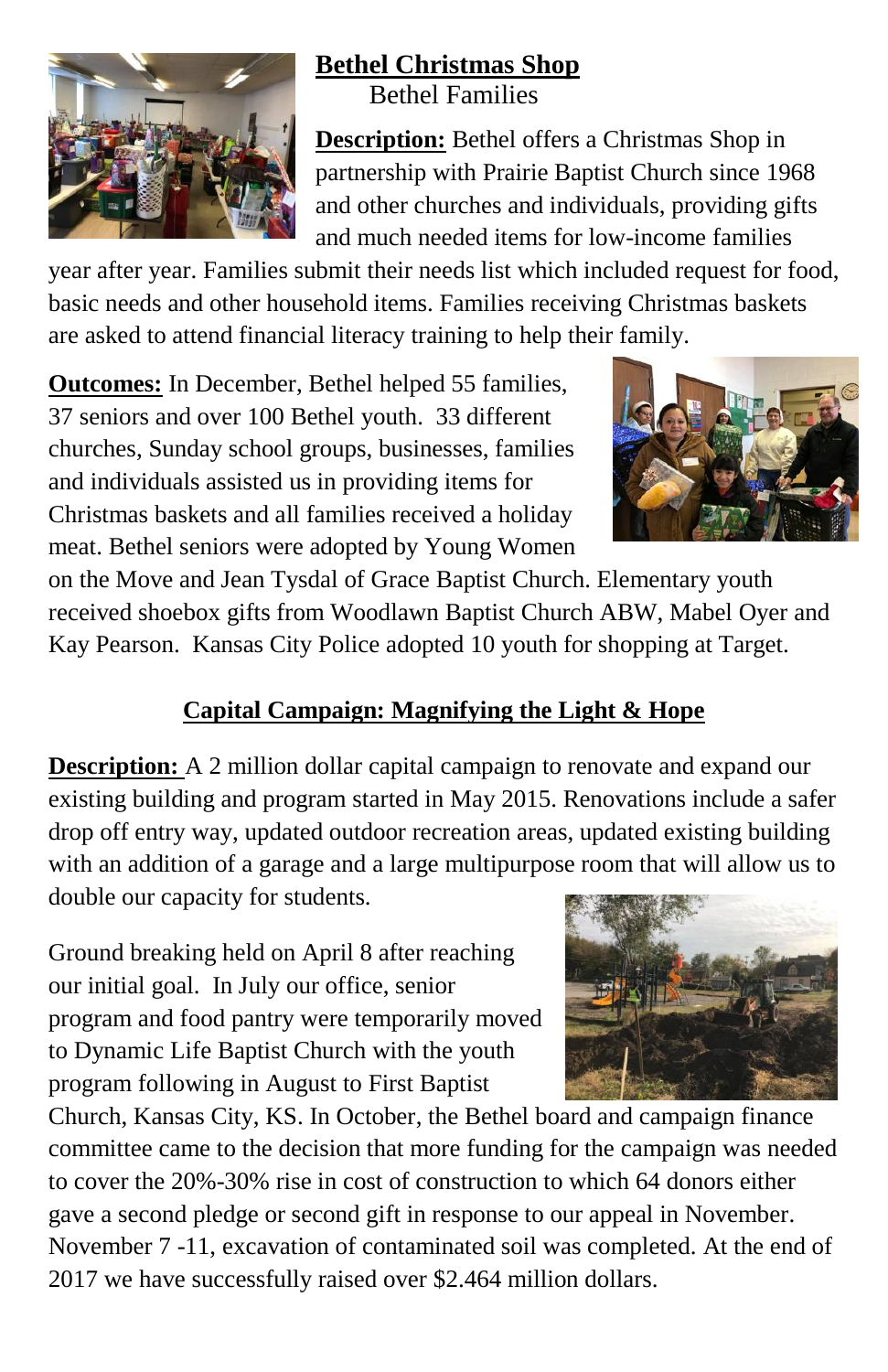## **Service Breakdown Statistics**

## **Youth Program Participants**

Total Youth 112 Ages 6-18 years old

| Hispanic     | 69.64% |
|--------------|--------|
| Asian        | 23.23% |
| <b>Black</b> | 2.67%  |
| White        | 4.46%  |

#### Summer Program

Theme: iBelieve

- Equality
- $\bullet$  My City
- Expressing Myself
- Healthy Lifestyles
- Vacation Bible School

#### **Senior Program Participants**

Total seniors: 37 Monday – Friday

| Hispanic     | 59% |
|--------------|-----|
| White        | 35% |
| <b>Black</b> | 05% |
| Mixed        | 01% |

#### **Food Pantry Users**

Total: 8,901 individuals served

| Hispanic     | 26.76% |
|--------------|--------|
| Asian        | 6.58%  |
| <b>Black</b> | 31.14% |
| White        | 32.06% |
| Other        | 3.46%  |

## **ESL/Citizenship Class**

| Asian    | 99% |
|----------|-----|
| Hispanic | 01% |







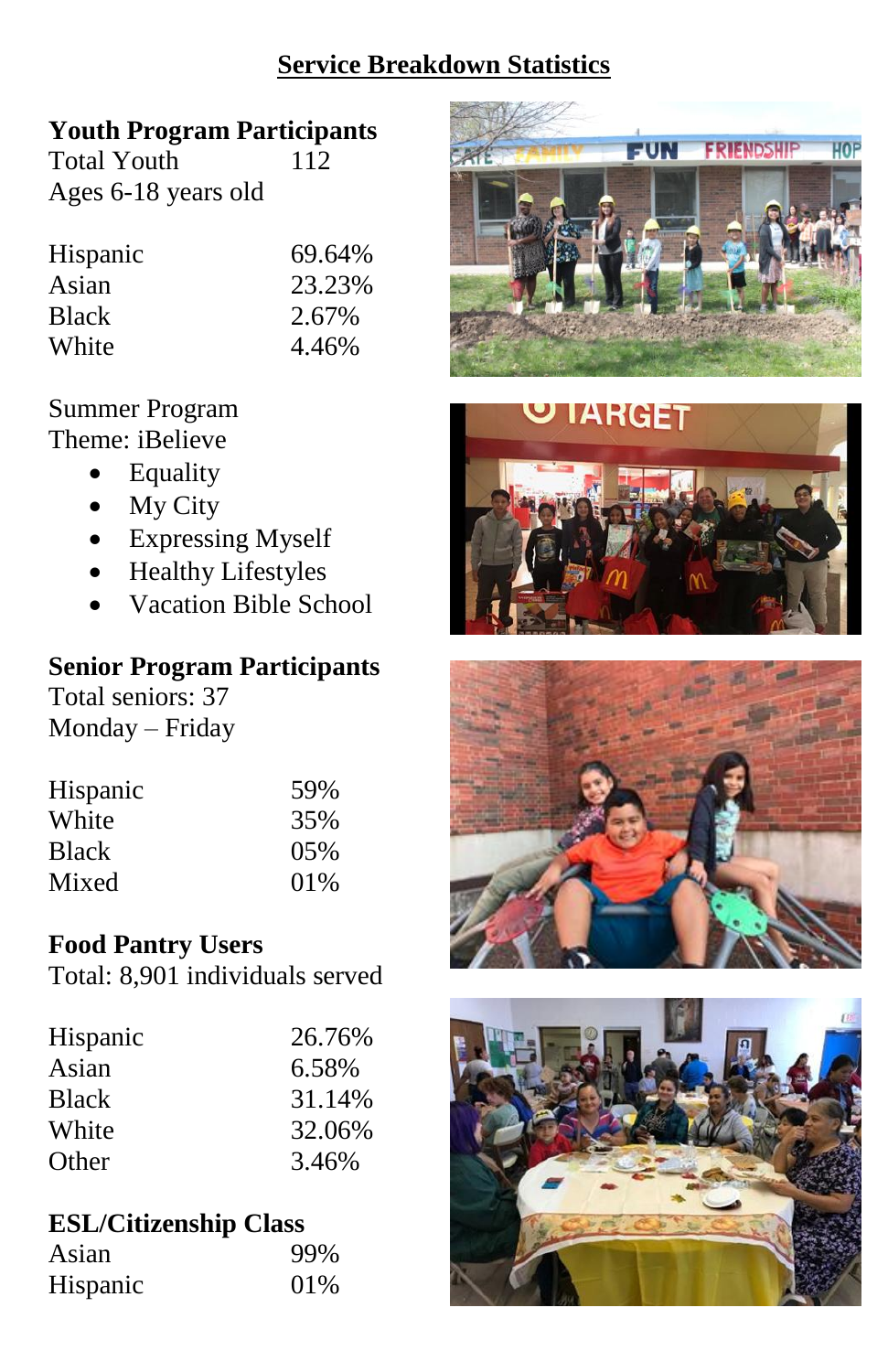#### **Bethel Personal Impacts**



"With the little time I've been at bethel, I really enjoy it. It's a fun place to be involved in. It's a safe environment, a place where you don't feel judged." – Chelsea

"I like coming to bethel because I get homework help, and because I like to play during free time with the new friends I have met there and it has helped me learn English." – Sa Nay





"It is one of the safest and most caring places I've ever known and I am forever grateful to be a part of the Bethel family. I look forward to my next visit and hope to give back to the Bethel community." -Mikey, a former Bethel Youth

"Knowing a small role I play in inspiring them to believe in themselves and to see that they set achievable goals, makes me very happy." -Mawi, Bethel summer program teacher





"Thank you very much to all the people giving without receiving anything in exchange and also all of the Bethel volunteers. May God bless you." – Yaya, Bethel parent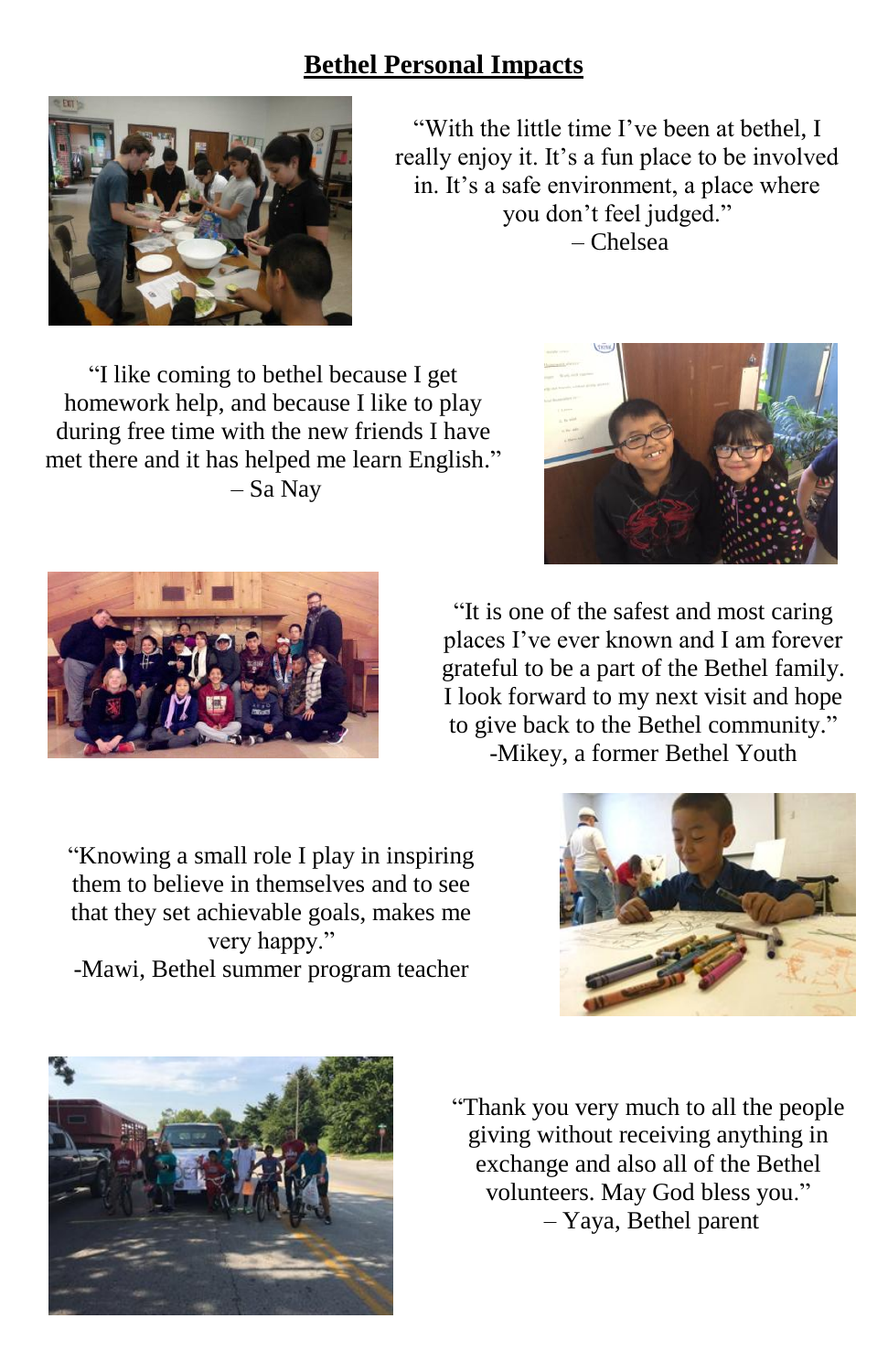

**2017 Snap Shot**



January 17, 2017 First day back of our after school program with elementary youth

February 8, 2017 Beacons started Interest Clubs with baking, photography and weightlifting!

March 25, 2017 Dr. Monzon and Attorney Gary Long volunteer their services to Bethel

> April 08, 2017 Bethel groundbreaking ceremony with community

May 31, 2017 FBC, Manhattan, KS Volunteers sorted and organized food for our pantry

June 10, 2017 Bethel summer kick off @ Bethany Community Center w/ FBC, Olathe, KS

July 7, 2017 Bethel moves office and pantry to temporary location @ Dynamic Life Baptist Church

> August 15, 2017 Bethel middle schoolers visit Lewis and Clark statue

September 27, 2017 Bethel High school students enjoyed a visit to William Jewell College



October 7, 2017 Bethel Fall Festival



November 21, 2017 Bethel hands out turkeys to all Bethel families for Thanksgiving

December 18, 2017 Ten Bethel youth shopped with cops in the "Cops and Kids" program